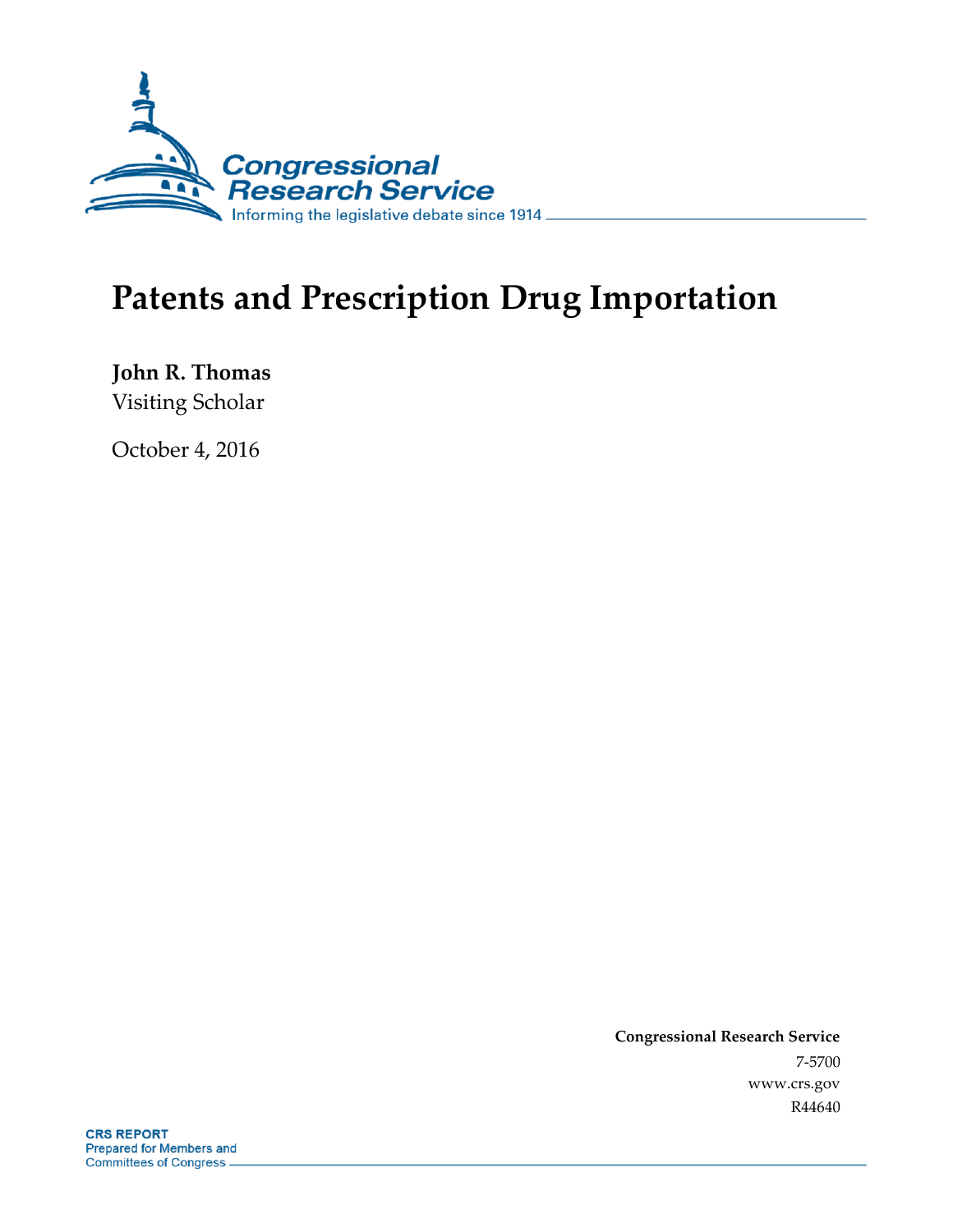### **Summary**

Prescription drugs often cost far more in the United States than in other countries. Some consumers have attempted to import medications from abroad in order to realize cost savings. The practice of importing prescription drugs outside the distribution channels established by the brand-name drug company is commonly termed "parallel importation" or "re-importation." Parallel imports are authentic products that are legitimately distributed abroad and then sold to consumers in the United States, without the permission of the authorized U.S. dealer.

Numerous bills have been introduced in the  $114<sup>th</sup>$  Congress that would ease the ability of individuals to import lower-cost prescription drugs from foreign jurisdictions. None of these bills has been enacted. Each bill would allow individuals to import drugs from foreign jurisdictions, although the bills differ on the jurisdictions from which imports would be permissible. Some bills are restricted to Canada; some to a set of specifically named jurisdictions; while others potentially apply to any foreign country.

None of these bills addresses intellectual property issues that may arise through parallel importation. However, many prescription drugs are subject to patent rights in the United States. In its 2016 decision in *Lexmark International v. Impression Products, Inc.*, the U.S. Court of Appeals for the Federal Circuit confirmed that the owner of a U.S. patent may prevent imports of patented goods, even in circumstances where the patent holder itself sold those goods outside the United States. The *Lexmark* opinion squarely declined to extend the "exhaustion" doctrine under which patent rights in a product are spent upon the patent owner's first sale of the patented product—to sales that occurred in foreign countries. The court's ruling will in some cases allow brand-name pharmaceutical firms to block the unauthorized parallel importation of prescription drugs through use of their patent rights.

In addition to any patent rights they possess, brand-name drug companies may place label licenses on their medications. A label license may be drafted in order to restrict use of a drug to the jurisdiction in which it was sold. As a result, in addition to a charge of patent infringement, an unauthorized parallel importer may potentially face liability for breach of contract.

Introduction of an "international exhaustion" rule restricted to pharmaceuticals does not appear to be restricted by the provisions of the so-called TRIPS Agreement, which is the component of the World Trade Organization (WTO) agreements concerning intellectual property. Another possible legislative response is the immunization of specific individuals, such as pharmacies or importers, from patent infringement liability. Alternatively, no legislative action need be taken if the current possibility of an infringement action against unauthorized importers of patented pharmaceuticals is deemed satisfactory.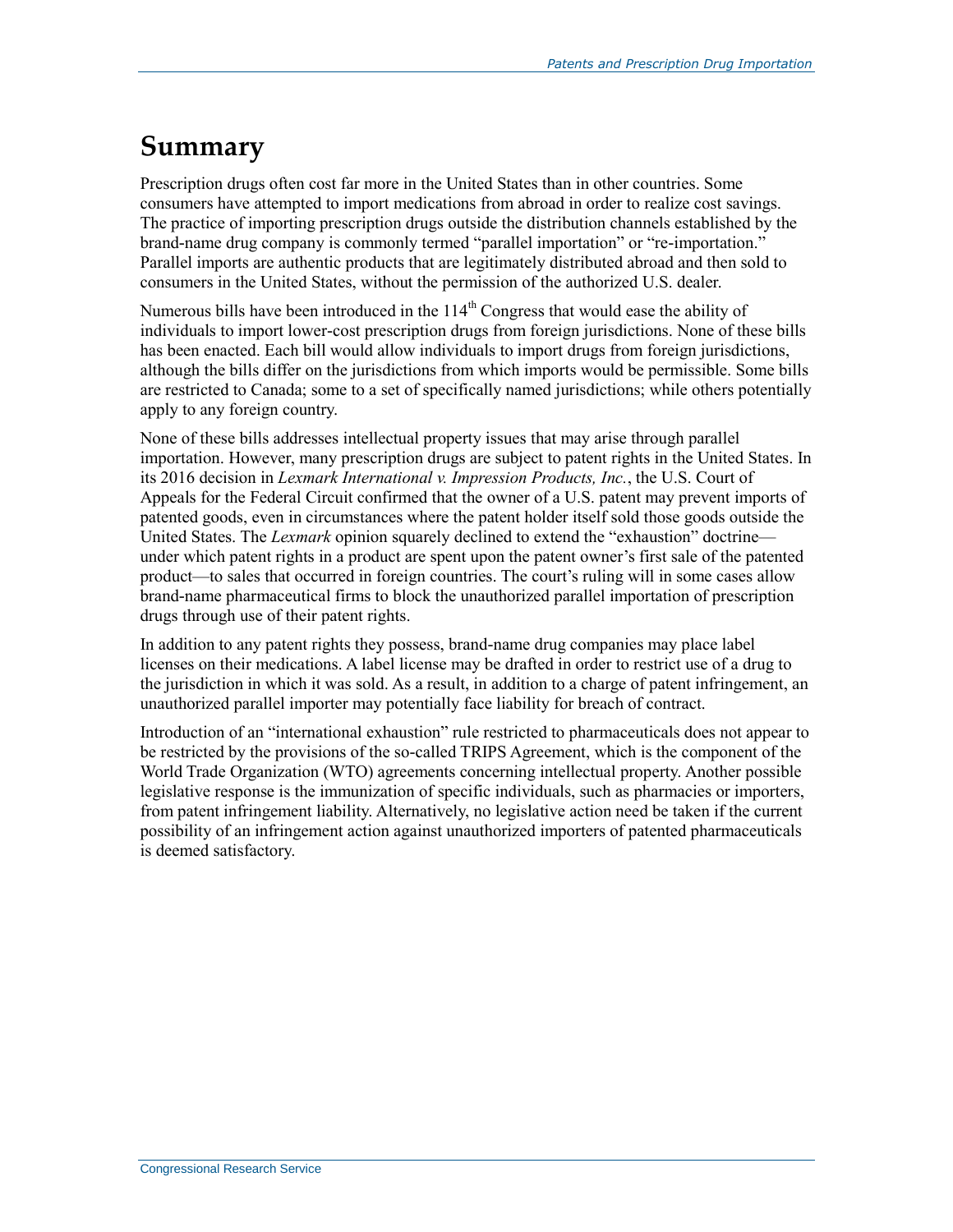# **Contents**

### Contacts

|--|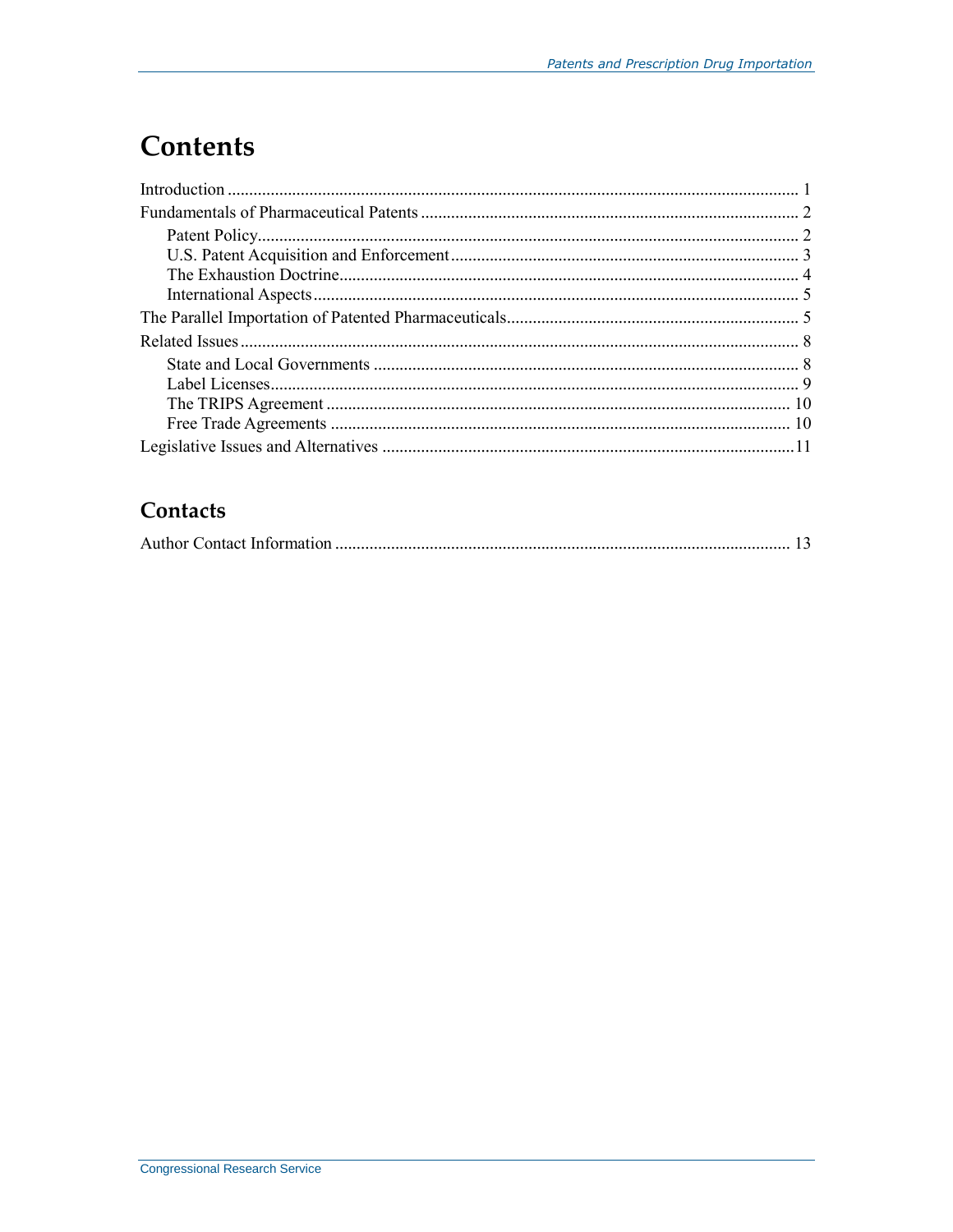# **Introduction**

The pricing of prescription drugs remains a significant concern for many U.S. consumers.<sup>1</sup> As spending on health care has risen in recent years, so too has consumer interest in purchasing more affordable medications. Overseas markets provide one possible source of less costly prescription drugs. Some comparative studies of prescription drug prices in the United States and foreign nations have concluded that prices for specific drugs may be significantly lower abroad.<sup>2</sup>

In order to take advantage of these price disparities, at least six bills have been introduced in the 114th Congress that would allow individuals to import lower-cost prescription drugs from foreign jurisdictions. The bills differ on the jurisdictions from which imports would be permissible. Some bills restrict the sources of prescription drugs to Canadian pharmacies;<sup>3</sup> some to a set of specifically named jurisdictions;<sup>4</sup> while others potentially apply to any foreign country.<sup>5</sup> None of these bills has been enacted.

None of the bills introduced in the  $114<sup>th</sup>$  Congress addresses the intellectual property implications of this so-called "parallel importation" or "re-importation."<sup>6</sup> Although debate surrounding the parallel importation of prescription pharmaceuticals has largely addressed the safety and efficacy of the imported medications,  $\frac{7}{1}$  this practice may also raise significant intellectual property concerns. Many prescription drugs are subject to patent rights in the United States. Among the rights granted by an issued patent is the ability to exclude others from importing the patented product into the United States.<sup>8</sup> As a result, even if a foreign drug is judged safe and effective for domestic use, brand-name firms may nonetheless be able to block the unauthorized importation of prescription drugs through use of their patent rights.

The parallel trade of patented pharmaceuticals involves a fundamental trade-off within the intellectual property law: encouraging the labors that led to technological innovation, on one hand, and promoting access to the fruits of those labors, on the other. The patent system is built upon the premise that patents provide individuals with an incentive to innovate by awarding

<sup>&</sup>lt;sup>1</sup> See Paula Tironi, "Pharmaceutical Pricing: A Review of Proposals to Improve Access and Affordability of Prescription Drugs," 19 Annals of Health Law (2010), 311.

<sup>&</sup>lt;sup>2</sup> See Elliot A. Foote, "Prescription Drug Importation: An Expanded FDA Personal Use Exemption and Qualified Regulators for Foreign-Produced Pharmaceuticals," 27 Loyola Consumer Law Review (2015), 369.

<sup>&</sup>lt;sup>3</sup> H.R. 2228 and S. 122, each titled the Safe and Affordable Drugs from Canada Act of 2015; as well as H.R. 3513 and S. 2023, each titled the Prescription Drug Affordability Act of 2015; would allow U.S.-approved drugs to be imported from approved Canadian pharmacies.

 $^{4}$  H.R. 2623, the Personal Drug Importation Fairness Act, would allow U.S.-approved drugs to be imported from Australia, Canada, Israel, Japan, New Zealand, Switzerland, South Africa, a member state of the European Union, or a country in the European Economic Area, as well as any other country determined by the Commissioner of Food and Drugs to have safety and efficacy standards at least as protective as the United States.

 $<sup>5</sup>$  S. 1790, the Safe and Affordable Prescription Drugs Act of 2015, would allow U.S.-approved drugs to be imported</sup> from approved pharmacies located anywhere in the world.

<sup>&</sup>lt;sup>6</sup> See Sarah R. Wasserman Rajec, "Free Trade in Patented Goods: International Exhaustion for Patents," 29 Berkeley Technology Law Journal (2014), 317.

<sup>&</sup>lt;sup>7</sup> See Brittany Mahugh, "Lost in the Gray: Navigating the Problem of Pharmaceuticals in the Gray Market," 25 Health Lawyer (June 2013), 1.

 $8$  35 U.S.C.  $\S$ 271(a).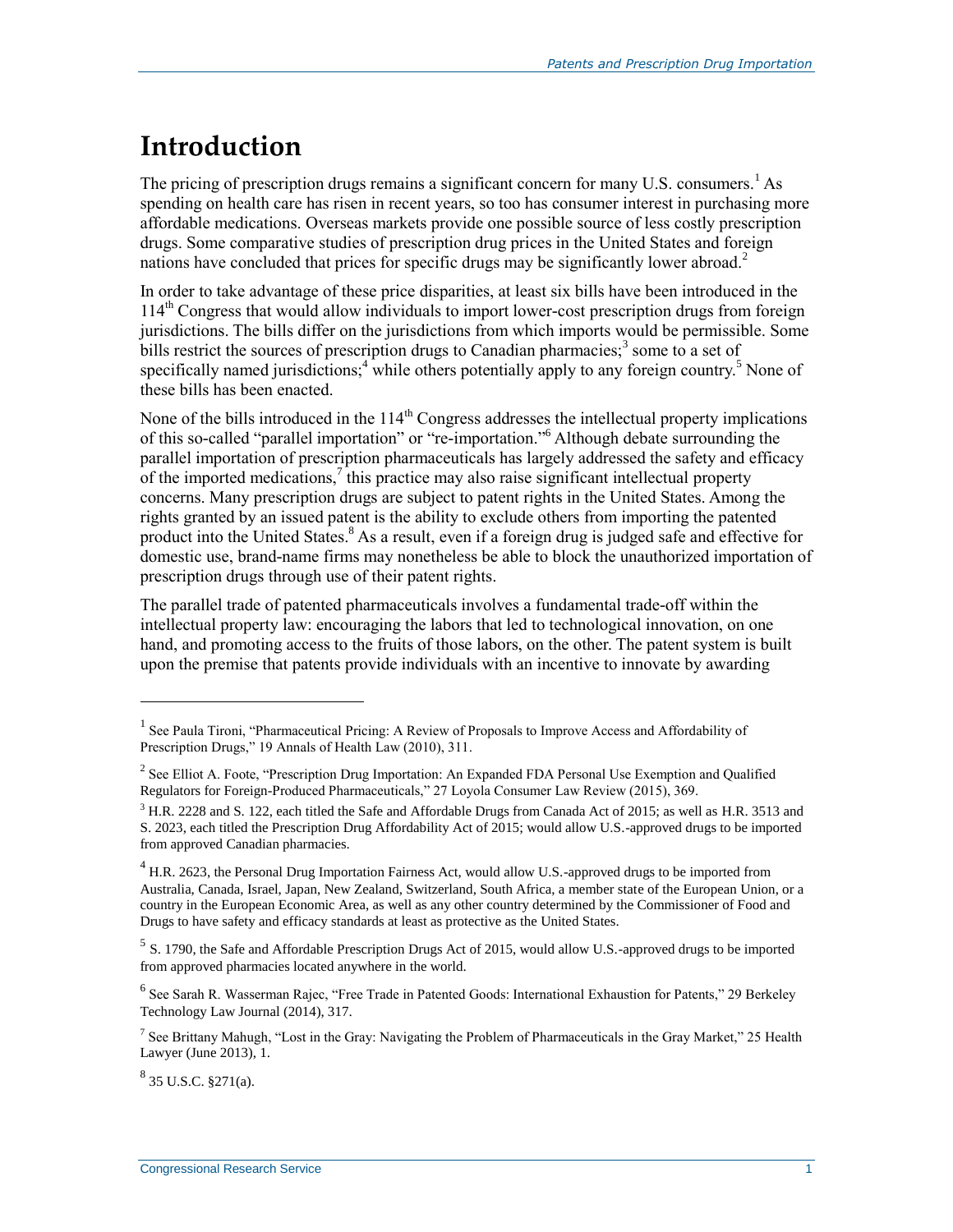inventors exclusive rights in their inventions for a limited period of time. Some observers believe that a diminishment of patent rights will decrease incentives to develop new pharmaceuticals in the future.<sup>9</sup> Yet there is growing concern that drug prices are too high in the United States as compared to other nations. Some commentators believe that the patent system should not be used to regulate the movement of legitimate, lawfully purchased products through the global marketplace. $10$ 

This report explores the intellectual property laws and policies concerning the parallel importation of patented pharmaceuticals into the United States. It begins with a review of patent policy and procedures. The report then discusses the current legal framework for analyzing the permissibility of the parallel importation of patented pharmaceuticals, including both the domestic and international exhaustion doctrines. This report closes with a review of legislative issues and alternatives as they relate to intellectual property issues and parallel importation.

### **Fundamentals of Pharmaceutical Patents**

### **Patent Policy**

The patent system is animated by a number of policy objectives designed to promote the production and dissemination of technological information. Many commentators have argued that the patent system is necessary to encourage individuals to engage in inventive activity. Proponents of this view reason that, absent a patent system, inventions could easily be duplicated by free riders, who would have incurred no cost to develop and perfect the technology involved, and who could thus undersell the original inventor. The resulting inability of inventors to capitalize on their inventions would lead to an environment where too few inventions are made. By providing individuals with exclusive rights in their inventions for a limited time, the patent system allows inventors to realize the profits from their inventions.<sup>11</sup>

The courts have also suggested that absent a patent law, individuals would favor maintaining their inventions as trade secrets so that competitors could not exploit them. Trade secrets do not enrich the collective knowledge of society, however, nor do they discourage others from engaging in duplicative research. The patent system attempts to avoid these inefficiencies by requiring inventors to consent to the disclosure of their inventions in issued patent instruments.<sup>12</sup>

There are still other explanations for the patent laws. For instance, the Patent Act of 1952 is thought by supporters to stimulate technological advancement by inducing individuals to "invent around" patented technology. Issued patent instruments may point the way for others to develop improvements, exploit new markets or discover new applications for the patented technology. The

<sup>9</sup> Claude E. Barfield and Mark A. Groombridge, "Parallel Trade in the Pharmaceutical Industry: Implications for Innovation, Consumer Welfare, and Health Policy," 10 Fordham Intellectual Property, Media and Entertainment Law Journal (1999), 185.

<sup>&</sup>lt;sup>10</sup> William Davis, "The Medicine Equity and Drug Safety Act of 2000: Releasing Grey Market Pharmaceuticals," 9 Tulane Journal of International and Comparative Law (2001), 483.

<sup>&</sup>lt;sup>11</sup> See Gregory N. Mandel, "Innovation Rewards: Towards Solving the Twin Market Failures of Public Goods," 18 Vanderbilt Journal of Entertainment and Technology Law (2016), 303.

<sup>&</sup>lt;sup>12</sup> See Luigi Alberto Franzonia & Arun Kumar Kaushik, "The Optimal Scope of Trade Secrets Law," 45 International Review of Law and Economics (2016), 45.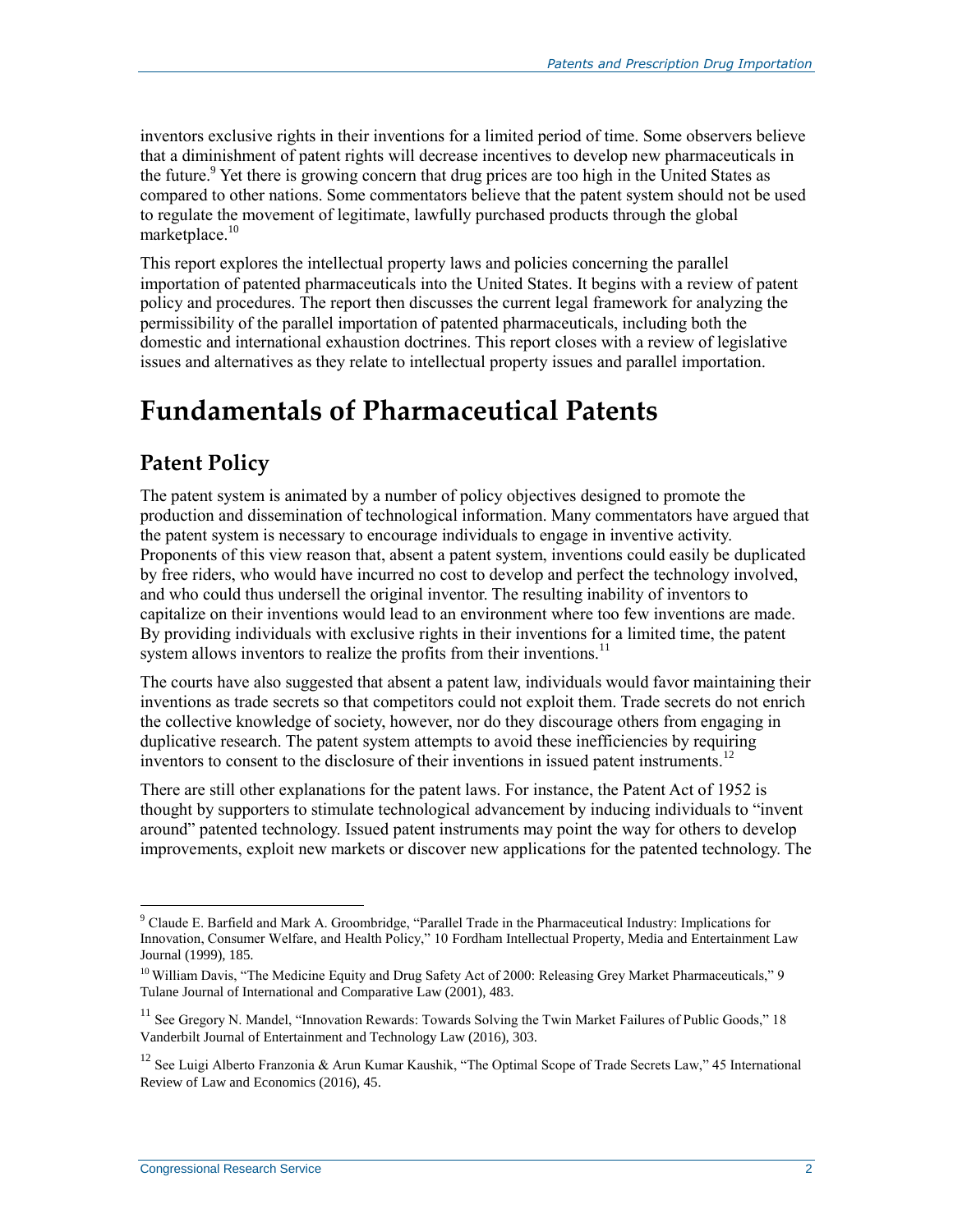patent system may encourage patentees to exploit their proprietary technologies during the term of the patent. $^{13}$ 

The current patent system has attracted a number of critics. Some assert that the patent system is unnecessary due to market forces that already suffice to create an optimal level of invention. The desire to gain a lead time advantage over competitors, as well as the recognition that technologically backward firms lose out to their rivals, may well provide sufficient inducement to invent without the need for further incentives. Some commentators observe that successful inventors are sometimes transformed into complacent, established enterprises that use patents to suppress the innovations of others. Others assert that the inventions that have fueled some of our most dynamic industries, such as early biotechnologies and computer software, arose at a time when patent rights were unavailable or uncertain. $14$ 

While these various justifications and criticisms have differing degrees of intuitive appeal, none of them has been empirically validated. No conclusive study broadly demonstrates that we get more useful inventive activity with patents than we would without them. The justifications and criticisms of the patent system therefore remain open to challenge by those who are unpersuaded by their internal logic.

### **U.S. Patent Acquisition and Enforcement**

As mandated by the Patent Act of 1952,<sup>15</sup> U.S. patent rights do not arise automatically. Inventors must prepare and submit applications to the U.S. Patent and Trademark Office ("USPTO") if they wish to obtain patent protection. USPTO officials, known as examiners, then assess whether the application merits the award of a patent. The patent acquisition process is commonly known as "prosecution."

In deciding whether to approve a patent application, a USPTO examiner will consider whether the submitted application fully discloses and clearly claims the invention. The examiner will also determine whether the invention itself fulfills certain substantive standards set by the patent statute. To be patentable, an invention must be useful, novel and nonobvious.<sup>16</sup> The requirement of usefulness, or utility, is satisfied if the invention is operable and provides a tangible benefit. To be judged novel, the invention must not be fully anticipated by a prior patent, publication or other knowledge within the public domain. A nonobvious invention must not have been readily within the ordinary skills of a competent artisan at the time the invention was made.

If the USPTO allows the patent to issue, the patent proprietor obtains the right to exclude others from making, using, selling, offering to sell or importing into the United States the patented invention.<sup>17</sup> The term of the patent is ordinarily set at twenty years from the date the patent application was filed.<sup>18</sup> Patent title therefore provides inventors with limited periods of exclusivity in which they may practice their inventions, or license others to do so. The grant of a

<sup>&</sup>lt;sup>13</sup> See Herbert Hovenkamp, "Antitrust and the Patent System: A Reexamination," 76 Ohio State Law Journal (2015), 467.

<sup>&</sup>lt;sup>14</sup> See generally "A Question of Utility," The Economist, August 8, 2015, at 50.

<sup>15</sup> P.L. 82-593, 66 Stat. 792 (codified at Title 35 United States Code).

<sup>16</sup> 35 U.S.C. §§101, 102, 103.

 $17$  35 U.S.C. §271(a).

 $18$  35 U.S.C. §154(a)(2).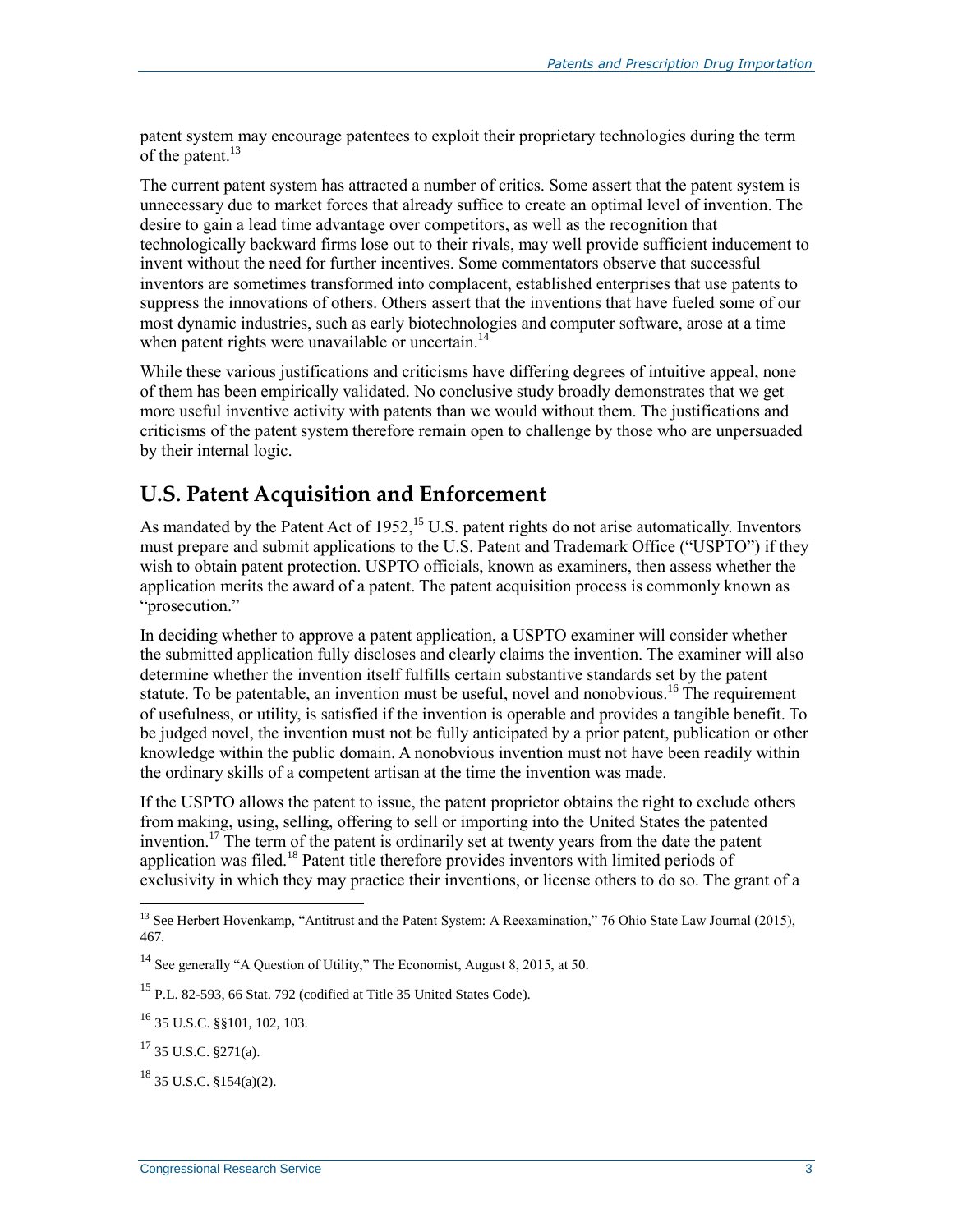patent permits the inventor to receive a return on the expenditure of resources leading to the discovery, often by charging a higher price than would prevail in a competitive market.

Patent rights are not self-enforcing. A patentee bears responsibility for monitoring others to determine whether they are using the patented invention or not. Patent owners who wish to compel others to observe their intellectual property rights must usually commence litigation in the federal district courts. The U.S. Court of Appeals for the Federal Circuit ("Federal Circuit") possesses exclusive national jurisdiction over all patent appeals from the district courts,<sup>19</sup> while the U.S. Supreme Court possesses discretionary authority to review cases decided by the Federal Circuit.

Pharmaceutical patents are subject to special provisions created by the Drug Price Competition and Patent Restoration Act of 1984.<sup>20</sup> This legislation, which was subject to significant legislative revisions in 2003, is commonly known as the Hatch-Waxman Act. This statute establishes special rules for enforcement of certain patents on certain drugs and medical devices by brand-name firms against generic competitors. The Hatch-Waxman Act includes provisions extending the term of a patent to reflect regulatory delays encountered in obtaining marketing approval by the Food and Drug Administration (FDA); exempting from patent infringement certain activities associated with regulatory marketing approval; establishing mechanisms to challenge the validity of a pharmaceutical patent; and creating a reward for disputing the validity, enforceability, or infringement of a patented and approved drug. The 1984 Act also provides the FDA with certain authorities to offer periods of marketing exclusivity for a pharmaceutical independent of the rights conferred by patents.<sup>21</sup>

#### **The Exhaustion Doctrine**

Patent rights are subject to a significant restriction that is termed the "exhaustion" doctrine.<sup>22</sup> Under the exhaustion doctrine, an authorized, unrestricted sale of a patented product depletes the patent right with respect to that physical object. As a result of this doctrine, the purchaser of a patented good ordinarily may use, charge others to use, or resell the good without further regard to the patentee. The courts have reasoned that when a patentee sells a product without restriction, it impliedly promises its customer that it will not interfere with the full enjoyment of that product. The result is that the lawful purchasers of patented goods may use or resell these goods free of the patent. Because it is the first sale of a patented product that extinguishes patent rights with respect to the item that is sold, some authorities refer to the exhaustion doctrine as the "first sale rule."<sup>23</sup>

For example, suppose that a consumer purchases an appliance at a hardware store. The appliance is subject to a patent that is owned by the manufacturer. Later, the consumer sells the appliance to a neighbor at a garage sale. Ordinarily, the patent laws provide the manufacturer with the ability to prevent others from selling an appliance that uses its patented design. In this case, however, the

 $19$  28 U.S.C. §1295(a)(1).

 $20$  P.L. 98-417, 98 Stat. 1585 (1984).

<sup>21</sup> See CRS Report R42890, T*he Role of Patents and Regulatory Exclusivities in Pharmaceutical Innovation*, by John R. Thomas.

<sup>22</sup> See Wentong Zheng, "Exhausting Patents," 63 UCLA Law Review (2016), 122.

<sup>&</sup>lt;sup>23</sup> See John F. Duffy and Richard Hynes, "Statutory Domain and the Commercial Law of Intellectual Property," 102 Virginia Law Review (2016), 1.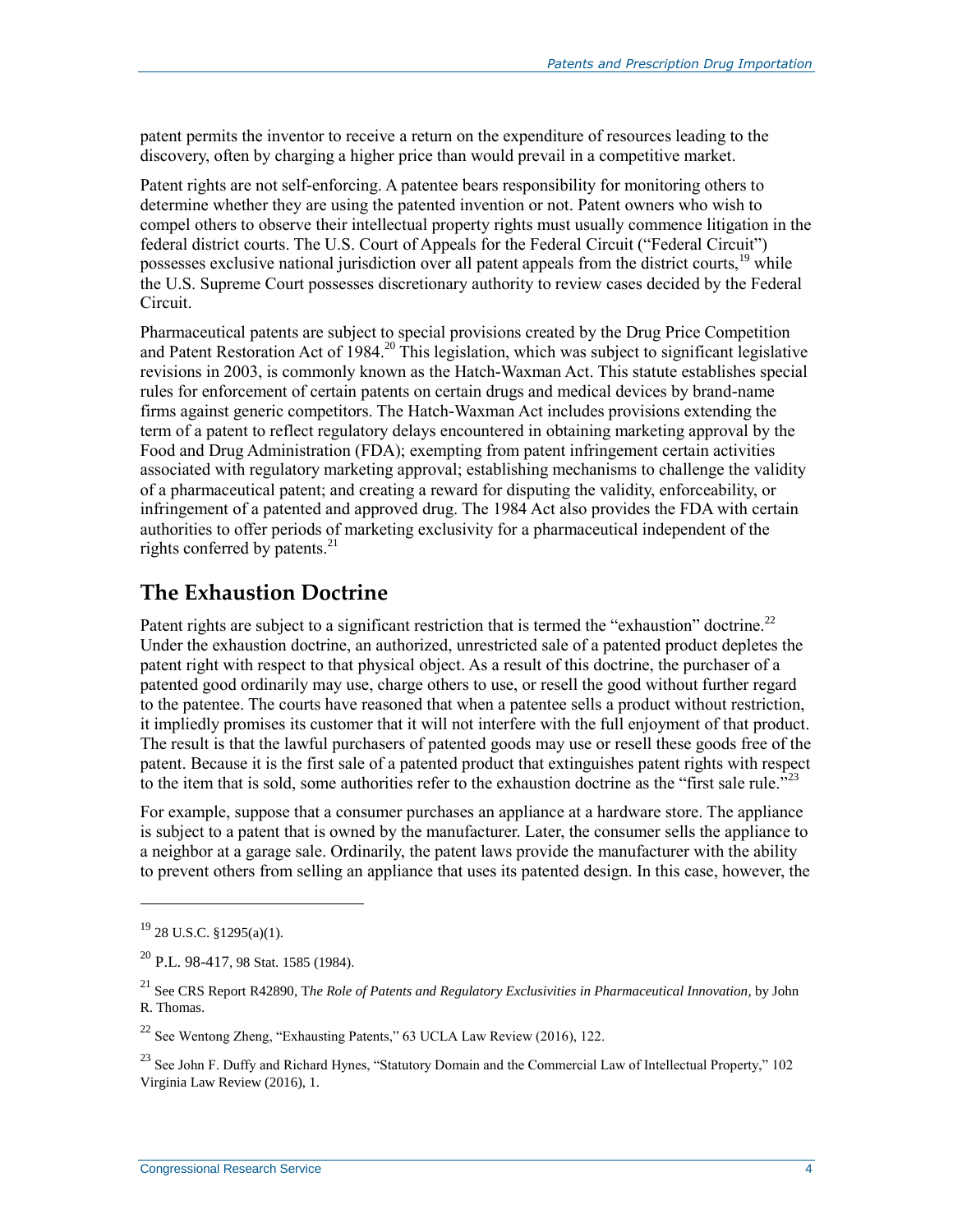patent right in that particular appliance was exhausted when the manufacturer made its first sale to the consumer. That consumer, as well as any subsequent purchasers of that individual appliance, may freely sell it without concern for the manufacturer's patent.

### **International Aspects**

U.S. patents provide their owners with rights only within the United States.<sup>24</sup> The grant of a U.S. patent provides its owner with no legal rights in any foreign nation. If inventors desire intellectual property protection in another country, they must specifically procure a patent in that jurisdiction. Ordinarily the foreign patent acquisition process begins with the submission of a patent application to a foreign patent office.

As a practical matter, multinational corporations often obtain a set of corresponding national patents for each of their significant inventions. Although these patents concern the same invention—for example, the same chemical compound that possesses pharmacological properties—they often do not have precisely the same legal effect in each jurisdiction. Divergent wordings of the patents' claims, translations into various languages, and distinctions between national patent laws and practice are among the factors that lead to these differences.<sup>25</sup>

Under an important international agreement concerning patents, the Convention of Paris for the Protection of Industrial Property ("Paris Convention"),  $^{26}$  each issued national patent is an independent legal instrument. One significant consequence of the independence of national patents is that they must be enforced individually. For example, suppose that an inventor owns patents directed towards the same invention in both the United States and Canada. Following litigation in Canada, a court rules that the Canadian patent is invalid. Even though the Canadian patent may be similar or identical to the U.S. patent, the U.S. patent may still be freely enforced. Although a U.S. court may find the reasoning of the Canadian court persuasive as it reaches its own judgment regarding the validity of the U.S. patent, the Canadian court decision has no direct effect upon the validity or enforceability of the U.S. patent.

# **The Parallel Importation of Patented Pharmaceuticals**

In some circumstances, widely divergent drug prices between the United States and other nations have encouraged parallel importation. Price disparities between the United States and other nations create incentives for individuals to purchase medications from abroad, and import them into the United States, in order to lower health care costs or undercut the U.S. distributor. In this context, the term "parallel imports" refers to patented products that are legitimately distributed abroad, and then sold to consumers in the United States without the permission of the authorized

<sup>&</sup>lt;sup>24</sup> Microsoft Corp. v. AT&T Corp., 550 U.S. 437, 444 (2007) (noting that U.S. patents lack extraterritorial effect).

<sup>&</sup>lt;sup>25</sup> See James Pooley and Vicki Huang, "Multi-National Patent Litigation: Management of Discovery and Settlement Issues and the Role of the Judiciary," 22 Fordham Intellectual Property, Media and Entertainment Law Journal (2011), 45.

 $26$  Paris Convention for the Protection of Industrial Property, March 20, 1883, as last revised at Stockholm on July 14, 1967, 21 U.S.T. 1629.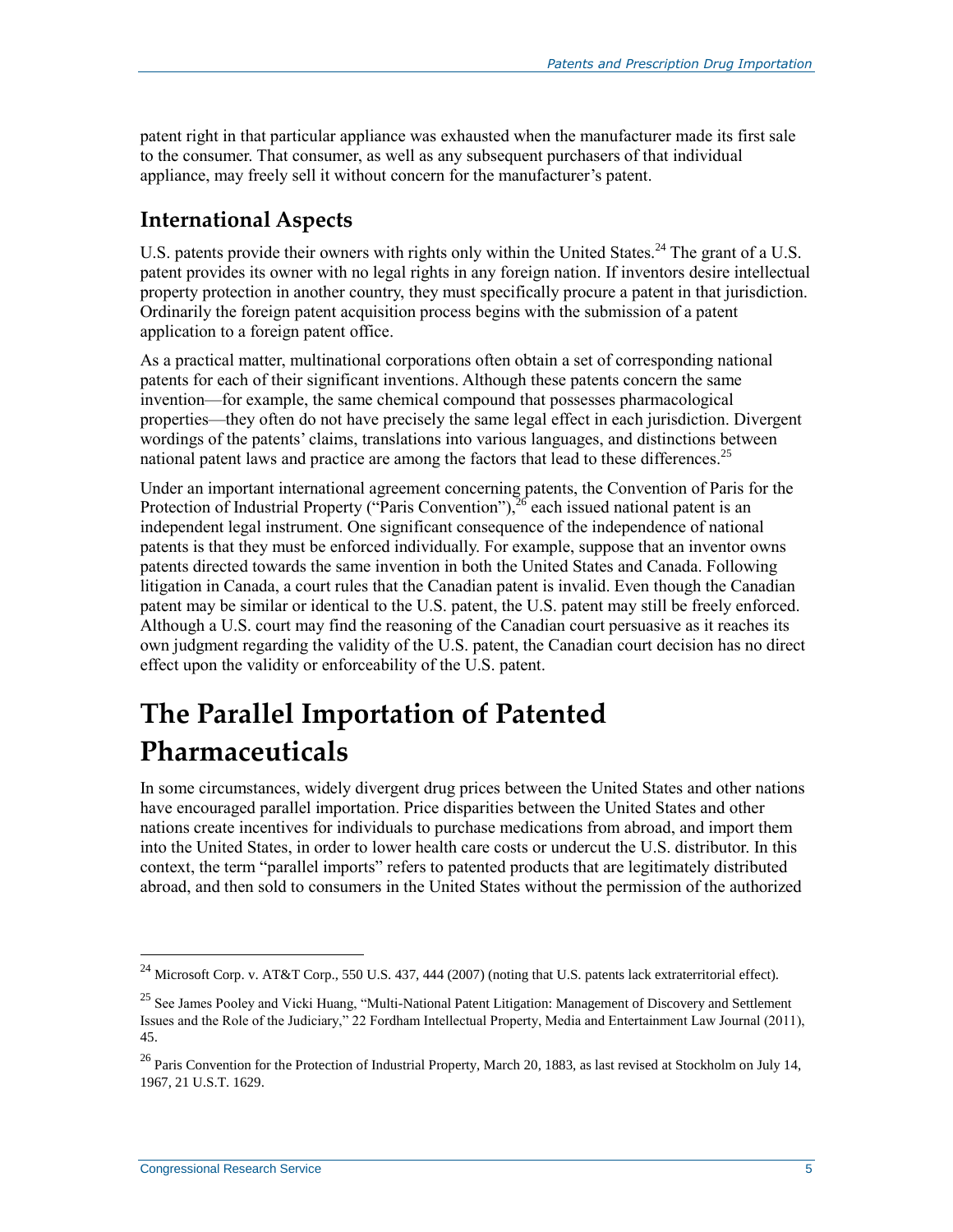U.S. dealer.<sup>27</sup> Although these "grey market goods" are authentic products that were sold under the authorization of the brand-name drug company, they entered the U.S. market outside the usual distribution channels for that drug.<sup>28</sup>

Two competing positions have arisen with respect to the use of patent rights to block parallel importation.<sup>29</sup> One is that the exhaustion doctrine is not limited to domestic sales by the patentee or its representative, but to all sales regardless of their location. This position is commonly referred to as "international exhaustion." Under this view, because the importer lawfully purchased authentic goods from the patent holder or its representative, the U.S. patent right is subject to "international exhaustion" due to the sale, despite the fact that the sale technically took place under a foreign patent.

The other position, more favorable to patent proprietors, is that the U.S. patent is fully enforceable against imports despite the exhaustion doctrine.<sup>30</sup> The Federal Circuit has, since at least 2001, adopted this view of "national exhaustion." Under this line of reasoning, a "patentee's authorization of an international foreign sale does not affect exhaustion of the patentee's rights in the United States."<sup>31</sup> This principle relies on the fact that U.S. patents exist independently of foreign patents, and that U.S. patents are effective only within the United States. As a result, this reasoning continues, a foreign sale cannot result in exhaustion of a U.S. patent. This legal doctrine—which restricts the exhaustion doctrine to domestic sales only—allows the U.S. patent to be used to block unauthorized imports of a patented pharmaceutical.

The position of the Federal Circuit became subject to question in view of the Supreme Court's 2013 ruling in *Kirtsaeng v. John Wiley & Sons.*<sup>32</sup> In *Kirtsaeng*, the Supreme Court held that sales of books that were purchased overseas, imported in the United States, and sold here did not infringe copyrights on the books.<sup>33</sup> The Court's adoption of an "international exhaustion" principle with respect to copyright created a distinct rule from the "national exhaustion" principle that the Federal Circuit has applied to patents.

The Supreme Court decision centered upon the activities of Supap Kirtsaeng, a Thai national who came to the United States to study at Cornell University. He discovered that textbooks sold by John Wiley & Sons were more expensive in the United States than in Thailand. Kirtsaeng asked his relatives to buy Wiley books in Thailand and ship them to him. Kirtsaeng then sold the books at a profit.<sup>34</sup> When Wiley sued Kirtseang for copyright infringement, the Supreme Court applied

 $32$  133 S.Ct. 1351 (2013).

 $33$  Irene Calboli, "The United States Supreme Court's Decision in Kirtsaeng v. Wiley & Sons: An "Inevitable" Step in Which Direction?" 45 International Review of Intellectual Property & Compeition Law (2014), 75.

<sup>34</sup> 133 S.Ct. at 1357.

<sup>&</sup>lt;sup>27</sup> A. Bryan Baer, "Price Controls Through the Back Door: The Parallel Importation of Pharmaceuticals," 9 Journal of Intellectual Property Law (Fall 2001), 109.

<sup>&</sup>lt;sup>28</sup> See David Tseng, "Bypassed: The Kirtsaeng Decision's Underwhelming Impact on Exhaustion," 43 AIPLA Quarterly Journal (2015), 559.

<sup>&</sup>lt;sup>29</sup> See Caitlin O'Connell, "The End of Patent Extraterritoriality? The Reconciliation of the Patent and Copyright First Sale Doctrine," 23 George Mason Law Review (2015), 229.

<sup>30</sup> See Jay A. Erstling & Fredrick W. Struve, "A Framework for Patent Exhaustion from Foreign Sales," 25 Fordham Intellectual Property, Media and Entertainment Law Journal (2015), 499.

<sup>31</sup> Jazz Photo Corp. v. International Trade Commission, 264 F.3d 1094 (Fed. Cir. 2001). (Fed. Cir. 2001); Fuji Photo Film Co. v. Jazz Photo Corp., 394 F.3d 1368, 1376 (Fed. Cir. 2005).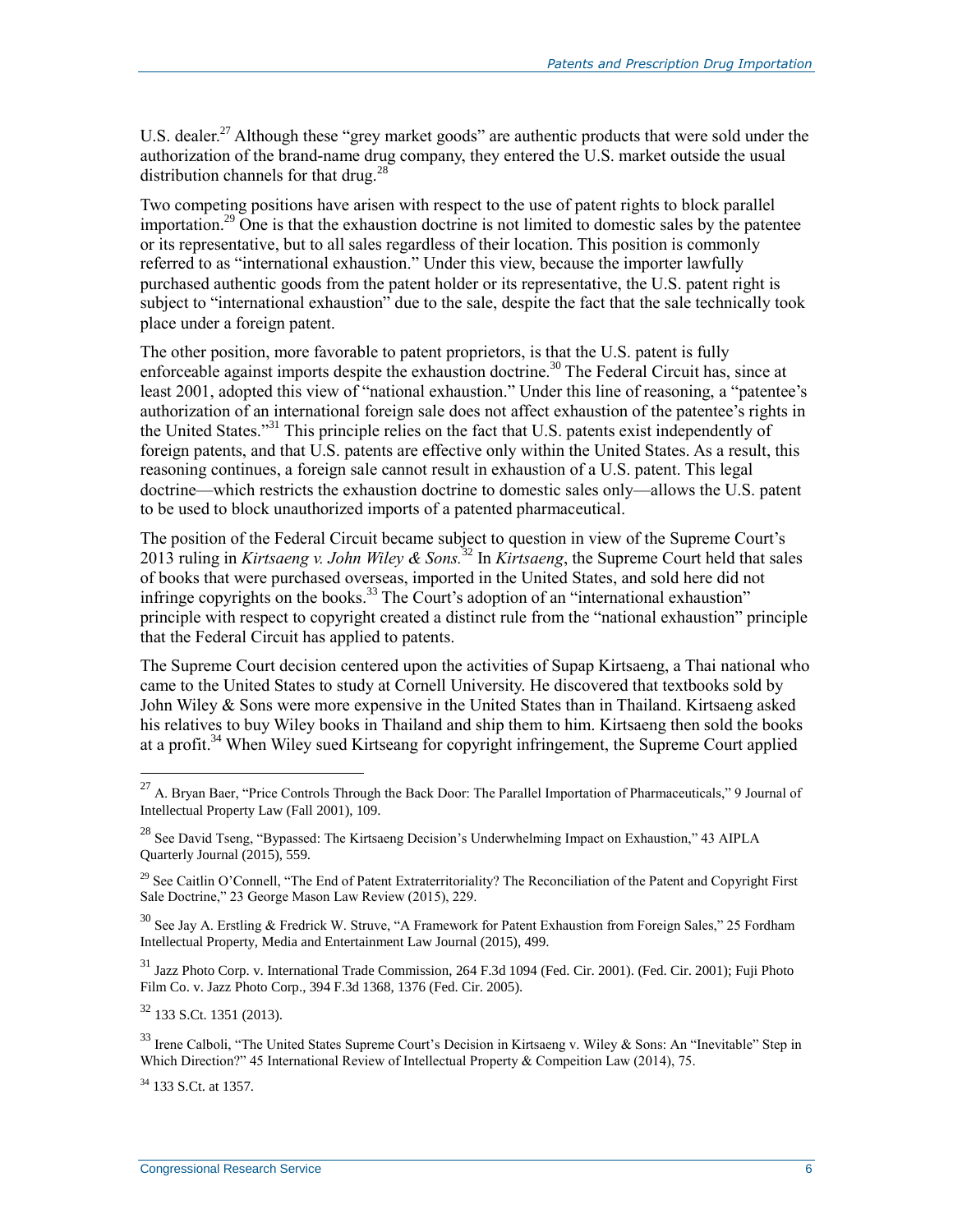the "international exhaustion" principle. Under the Court's ruling, works of authorship lawfully purchased abroad, and then imported into the United States, were protected from charges of copyright infringement via the first sale doctrine.<sup>35</sup>

The Court based its decision on two principal grounds. First, the Court construed several provisions of the copyright statute to determine that the international exhaustion was the appropriate rule.<sup>36</sup> Second, the Court believed that sound intellectual property policy supported international exhaustion. To restrict copyright exhaustion to domestic sales, the Court concluded, would establish intolerable burdens for booksellers, museums, and retailers who would have to determine whether particular copies of works of authorship were fabricated overseas. In this respect, the Court observed:

Technology companies tell us that "automobiles, microwaves, calculators, mobile phones, tablets, and personal computers" contain copyrightable software programs or packaging.... Many of these items are made abroad with the American copyright holder's permission and then sold and imported (with that permission) to the United States.... A [domestic exhaustion rule] would prevent the resale of, say, a car, without the permission of the holder of each copyright on each piece of copyrighted automobile software. Yet there is no reason to believe that foreign auto manufacturers regularly obtain this kind of permission from their software component suppliers, and Wiley did not indicate to the contrary when asked.... Without that permission a foreign car owner could not sell his or her used car.<sup>37</sup>

In view of the Supreme Court decision in *Kirtsaeng,* the Federal Circuit decided to take a fresh look at its stance on the international exhaustion of patented products.<sup>38</sup> The result was the 2016 decision in *Lexmark International, Inc. v. Impression Products, Inc.*, <sup>39</sup> which confirmed the appeals court's earlier position rejecting the doctrine of "international exhaustion." Following *Lexmark,* in contrast to the international exhaustion principle of copyright law, the patent exhaustion doctrine is limited to sales that occur within the United States.

Writing for the majority, Judge Taranto reasoned that the Supreme Court had based the *Kirtsaeng*  ruling upon its interpretation of specific provisions of the Copyright Act. The Patent Act does not include analogous provisions—indeed, it does not expressly address exhaustion at all.<sup>40</sup> He also concluded that, unlike copyright, patent rights may vary significantly from country to country. Under this view, patents should not be so easily equated with copyrights with respect to international exhaustion.<sup>41</sup> Judge Taranto also observed, with respect to patented pharmaceuticals:

There seems to be no dispute that U.S.-patented medicines are often sold outside the United States at substantially lower prices than those charged here and, also, that the practice could be disrupted by the increased arbitrage opportunities that would come from

 $\overline{a}$ 

<sup>39</sup> 2016 WL 559042 (Fed. Cir. February 12, 2016).

<sup>40</sup> Id. at \*30-34.

<sup>41</sup> Id. at \*35-36.

<sup>35</sup> Id. at 1358.

<sup>36</sup> Id. at 1354-1355.

 $37$  Id. at 1365.

<sup>38</sup> See Jodi LeBolt, "Sales Gone Wrong: Implications of Kirtsaeng for the Federal Circuit's Stance on International Exhaustion," 24 Federal Circuit Bar Journal (2014), 131.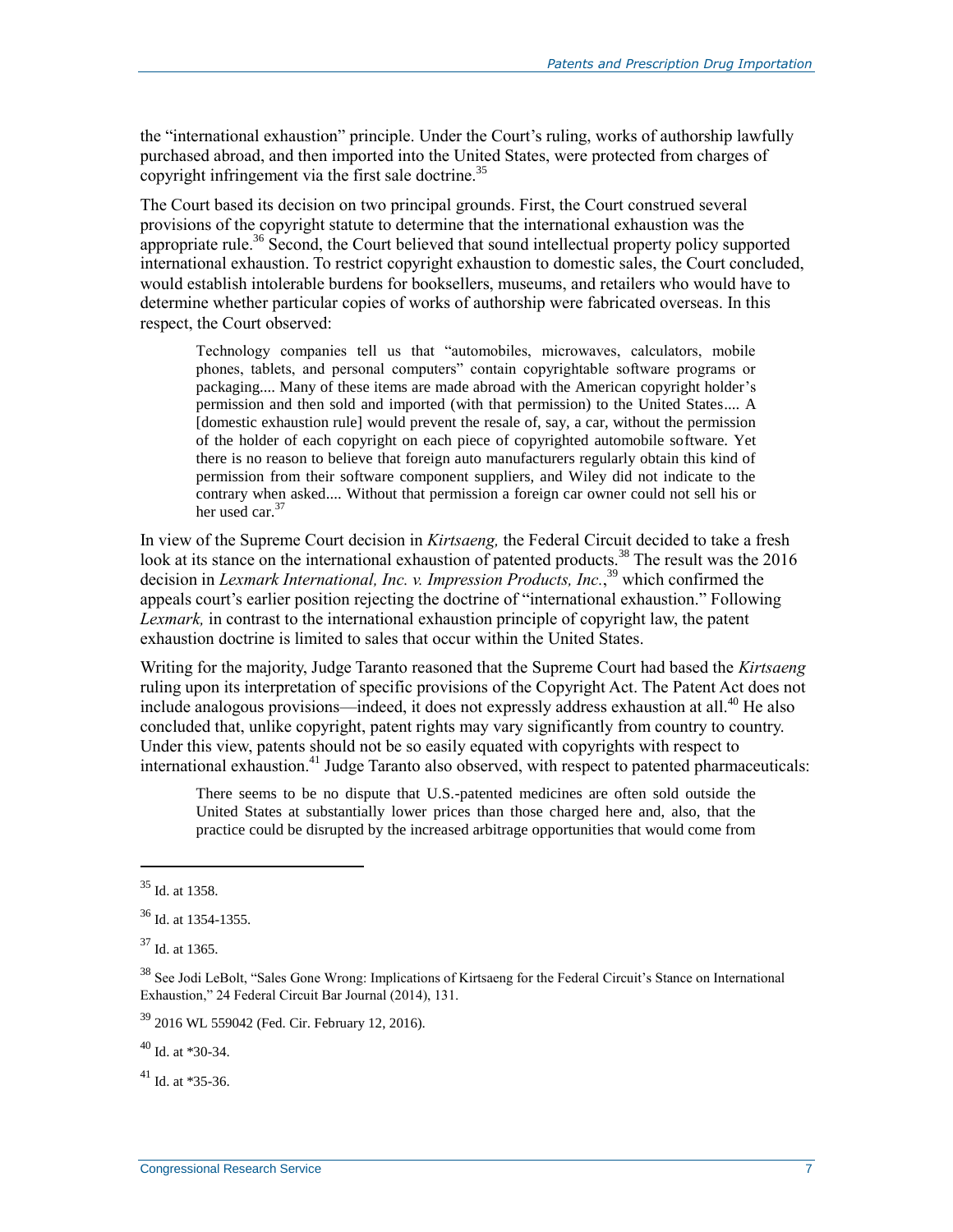deeming U.S. rights eliminated by a foreign sale made or authorized by the U.S. patentee.<sup>42</sup>

Judge Dyk authored a dissenting opinion asserting that many of the policy arguments that the *Kirtsaeng* opinion advanced in favor of the international exhaustion rule apply with equal force to patents. $43$  He observed that, as with copyrights, U.S. retailers deal with high-technology, patented products that may or may not have been manufactured in this country. Unless an international exhaustion rule were to be adopted, Judge Dyk asserted, sorting through applicable patent rights may prove extremely burdensome.<sup>44</sup>

Unless the Supreme Court decides to intervene,<sup>45</sup> the Federal Circuit's ruling in *Lexmark v. Impression Products* remains the law of the land. Under this holding, patent exhaustion applies only to sales that occurred in the United States. This rule squarely rejects the principle of "international exhaustion." As a result, brand-name drug companies may potentially block imports of patented medications into the United States even if the imported good is the patent owner's own product, legitimately sold to a customer in a foreign jurisdiction.

# **Related Issues**

In addition to the issue of patent infringement, the parallel importation of patented pharmaceuticals potentially raises other issues. This report next considers three of them: the status of state and local governments that have either themselves imported, or have encouraged others to import, patented medications from foreign jurisdictions; the potential use of label licenses on patented drugs; and the implications of international trade rules established by World Trade Organization (WTO).

#### **State and Local Governments**

Several state and local governments have considered or implemented plans to import or facilitate the importation of prescription drugs.<sup>46</sup> A patentee's ability to obtain relief against a state or local government presents some complexities in view of the Eleventh Amendment to the Constitution.<sup> $47$ </sup> The Eleventh Amendment provides that a federal court is without power to entertain a suit by a private person against a state, except under certain limited circumstances. Because the federal courts possess exclusive jurisdiction over patent infringement litigation,<sup>48</sup> this

 $44$  Id. at  $*59$ .

<sup>46</sup> See, e.g., Kevin Goodno and Karen Janisch, Minnesota: Leading the Way on Canadian Prescription Medicine Importation, 31 William Mitchell Law Review (2005), 811.

<sup>47</sup> The Eleventh Amendment to the U.S. Constitution stipulates: "The judicial power of the United States shall not be construed to extend to any suit in law or equity, commenced or prosecuted against one of the United States by citizens of another state, or by citizens or subjects of any foreign state." For more information about this topic, see CRS Report RL34593, *Infringement of Intellectual Property Rights and State Sovereign Immunity*, by Brian T. Yeh.

<sup>48</sup> 28 U.S.C. §1338(a).

 $\overline{a}$  $42$  Id. at  $*45$ .

<sup>43</sup> Id. at \*58.

<sup>45</sup> A writ of *certiorari* requesting Supreme Court review of this case was filed on March 21, 2016. The matter remains on the docket of the Supreme Court as of the date this report was published.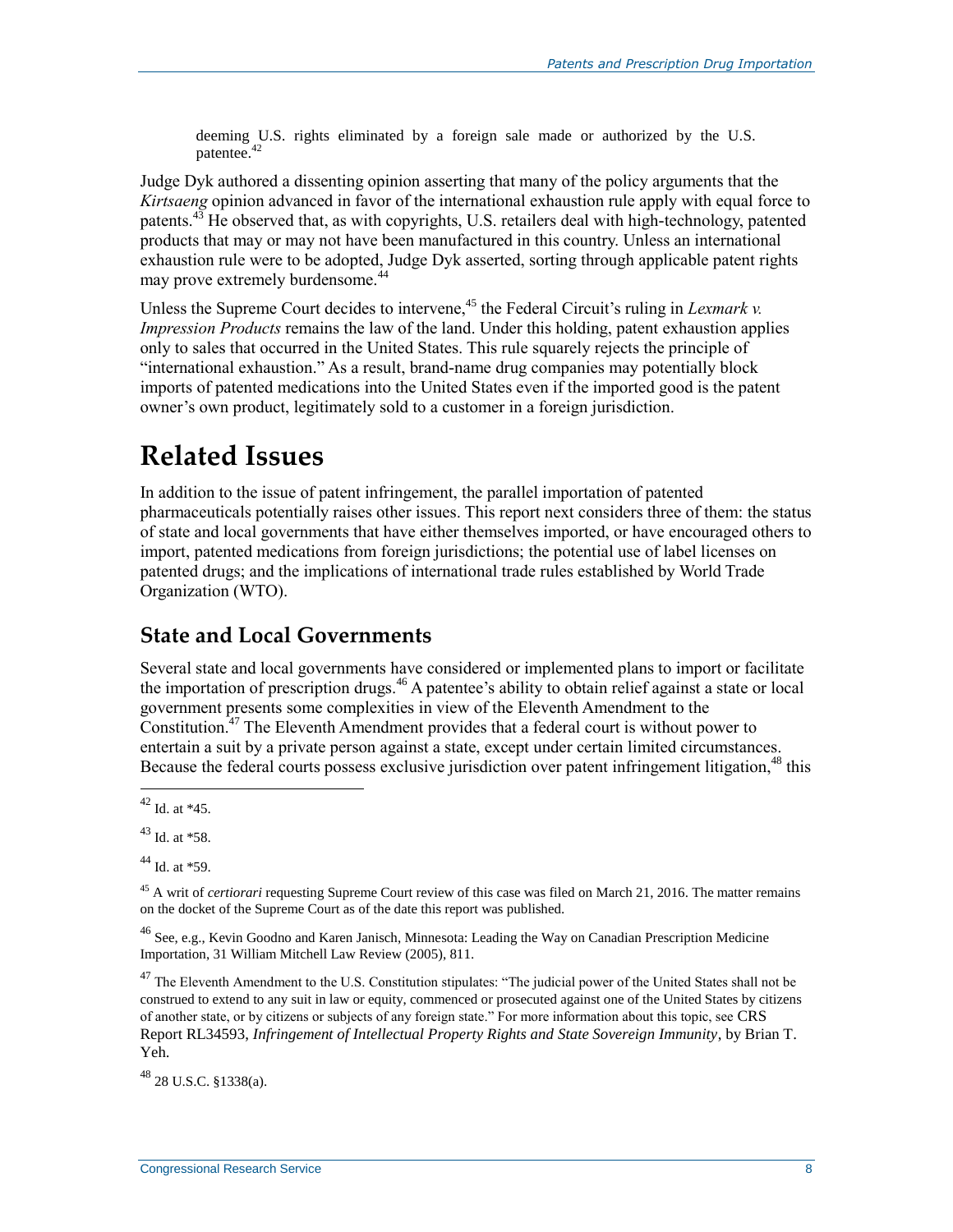situation creates a dilemma for patentees—the only statutorily authorized forum is constitutionally unavailable, and the only constitutional forum is statutorily unavailable, at least for the assertion of a conventional patent infringement claim.<sup>49</sup>

This issue appears to have been altered by recent judicial developments. In *Ouellette v. Mills*,<sup>50</sup> the U.S. District Court for the District of Maine held that a 2013 Maine statute allowing importation of drugs from foreign pharmacies was unconstitutional. According to Judge Torresen, the U.S. Congress intended to "occupy the field" of prescription drug importation.<sup>51</sup> As a result, the court found that the Maine legislation was preempted by federal law and invalid. Although *Ouellette v. Mills* dealt only with the Maine legislation, its logic would appear to invalidate analogous legislation in other jurisdictions. As a result, issues regarding patent enforcement against state and local governments for prescription drug importation may be avoided.

#### **Label Licenses**

As noted previously, the theory behind the exhaustion doctrine is that when a patent proprietor makes an unrestricted sale of a product to a consumer, the proprietor impliedly promises its customer that it will not use its patent rights to interfere with the full enjoyment of that product. As a result, lawful purchasers of patented goods should be able to use or resell these goods free of the patent. $52$ 

In some circumstances, however, the patent owner may attempt to restrict a customer's use of a good. Sales contracts are the typical mechanism for imposing such limitations. Contractual provisions that are placed on the product or its packaging are sometimes termed "label licenses" or "bag tags." A commonly observed label license is "Single Use Only," as applied to printer cartridges or other goods that the manufacturer does not intend for consumers to reuse. Other patent proprietors have attempted to impose geographical limitations upon the use of their products. A label stating "For Use in Canada Only" is representative of such a restriction.<sup>53</sup>

Whether such label licenses are enforceable, or are instead nullified by the exhaustion principle, is a complex legal issue. However, the prevailing view of the Court of Appeals for the Federal Circuit is that absent exceptional circumstances—such as an antitrust violation or misuse of the patent by its proprietor—these restrictions will be upheld.<sup>54</sup> The legal theory is that while the patent right gives proprietors the ability to exclude others from using the patented product, they may also impose lesser restrictions when they choose to sell the patented product. In addition, customers are presumed to have entered into binding sales contracts that are presumptively valid.

As a result, under current law label licenses such as "Single Use Only" or "For Domestic Use Only" are ordinarily enforceable. A customer who violates a label license could be liable both for

<sup>49</sup> See Florida Prepaid Postsecondary Education Expense Board v. College Savings Bank, 527 U.S. 627 (1999).

<sup>50</sup> 91 F.Supp.3d 1 (D.Me. 2015).

 $51$  Id. at 9-12.

<sup>52</sup> See Lucas Dahlin, "When is a Patent Exhausted? Licensing Patents on a Claim-by-Claim Basis," 90 Chicago-Kent Law Review (2015), 757.

<sup>53</sup> See Elizabeth Winston, "Sowing the Seeds of Protection," 2014 Wisconsin Law Review 445.

<sup>54</sup> Lexmark International, Inc. v. Impression Products, Inc., 2016 WL 559042 (Fed. Cir. February 12, 2016), at \*10.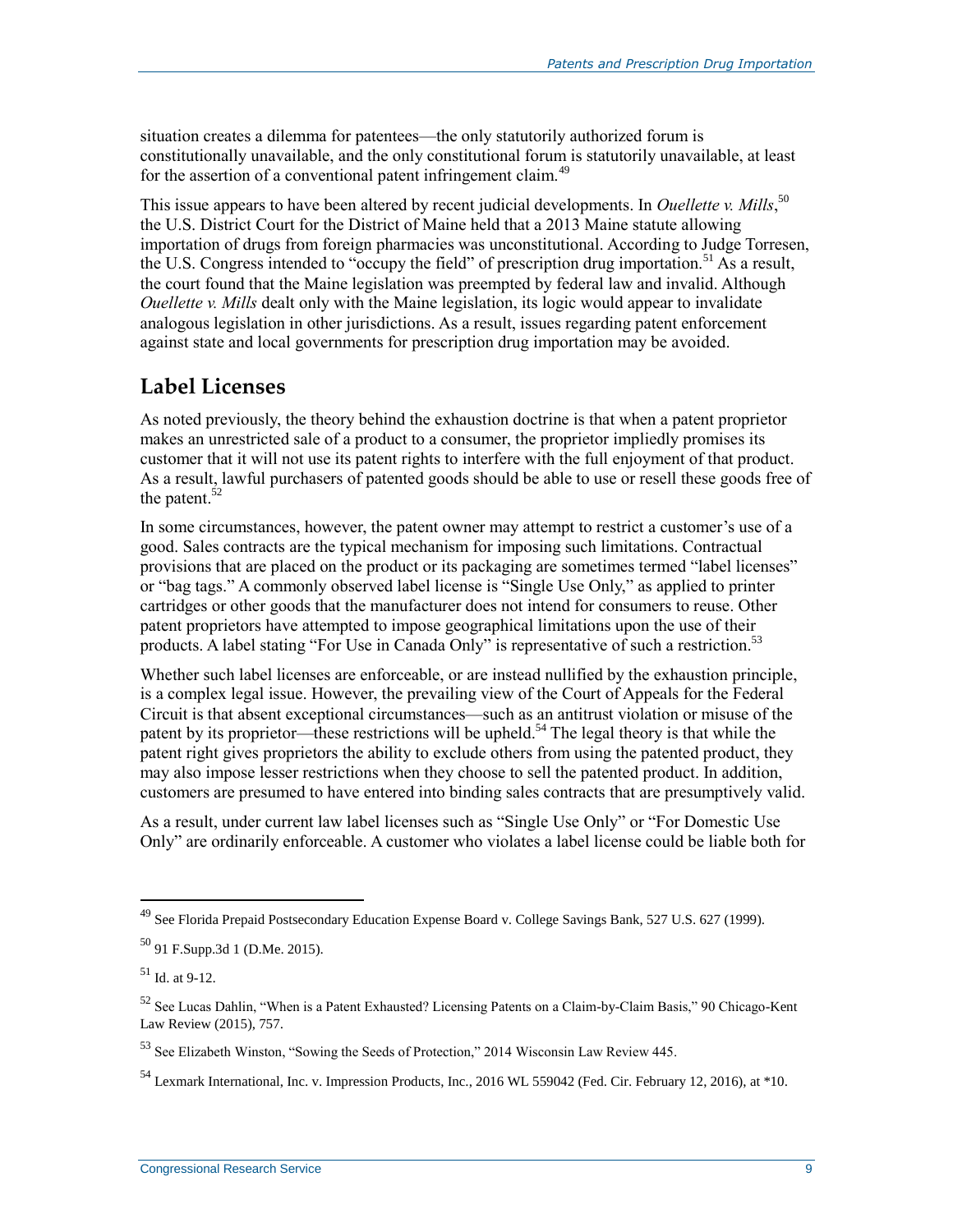breach of contract and for patent infringement. The legal issues regarding pharmaceutical importation therefore potentially involve both contract and patent law.

### **The TRIPS Agreement**

As a member of the World Trade Organization (WTO), the United States is a signatory to the socalled TRIPS Agreement, or Agreement on Trade-Related Aspects of Intellectual Property Rights.<sup>55</sup> Under Part III of the TRIPS Agreement, all member countries agreed to enact patent statutes that include certain substantive provisions. In particular, Article 27 stipulates that "patents shall be available and patent rights enjoyable without discrimination as to the place of invention, the field of technology and whether products are imported or locally prevented." Article 27 ordinarily requires that all classes of invention receive the same treatment under the patent laws, subject to certain minor exceptions. It would generally be impermissible under Article 27, for example, for a country to accord patents on pharmaceuticals a lesser set of proprietary rights than is available for patents on automobile engines, computers, or other kinds of inventions.<sup>56</sup>

The TRIPS Agreement places lesser obligations upon signatory states with regard to the exhaustion doctrine, however. Article 6 of the TRIPS Agreement states:

For the purposes of dispute settlement under this Agreement, subject to the provisions of Articles 3 and 4 above nothing in this Agreement shall be used to address the issue of the exhaustion of intellectual property rights.

The referenced Articles 3 and 4 of the TRIPS Agreement impose obligations of national treatment and most-favored-nation status respectively. As a result, a TRIPS Agreement signatory may not permissibly establish more favorable exhaustion rules for its own citizens than for citizens of other WTO countries. In addition, if a TRIPS Agreement signatory provides for favorable treatment with respect to the exhaustion doctrine to one WTO member state, then the same treatment must be extended to all WTO member states.

Other than these basic national treatment and most-favored-nation obligations, the TRIPS Agreement does not impose other restrictions regarding the exhaustion doctrine. In particular, the TRIPS Agreement does not appear to require that all types of inventions be treated equally with regard to the exhaustion doctrine.<sup>57</sup> As a result, a rule allowing the "re-importation" of certain sorts of patented inventions (such as pharmaceuticals), but not others, would not appear to violate the TRIPS Agreement.

### **Free Trade Agreements**

The United States has entered into numerous bilateral "free trade agreements," or FTAs, with certain other nations. Many of the FTAs deal extensively with intellectual property rights, including numerous provisions relating to patents in general and pharmaceutical patents in

 $\overline{a}$ <sup>55</sup> See Agreement on Trade-Related Aspects of Intellectual Property Rights, April 15, 1994, Annex 1C, 33 I.L.M. 1197 (1994) (hereinafter "TRIPS Agreement"). See also CRS InFocus IF10033, *Intellectual Property Rights (IPR) and International Trade*, by Shayerah Ilias Akhtar and Ian F. Fergusson.

<sup>56</sup> See Jacob S. Sherkow, "The Natural Complexity of Patent Eligibility," 99 Iowa Law Review (2014), 1137.

<sup>&</sup>lt;sup>57</sup> See Daniel Erlikhman, "Jazz Photo and the Doctrine of Patent Exhaustion: Implications to TRIPS and International Harmonization of Patent Protection," 25 Hastings Communications and Entertainment Law Journal (COMM/ENT) (Winter 2003), 307.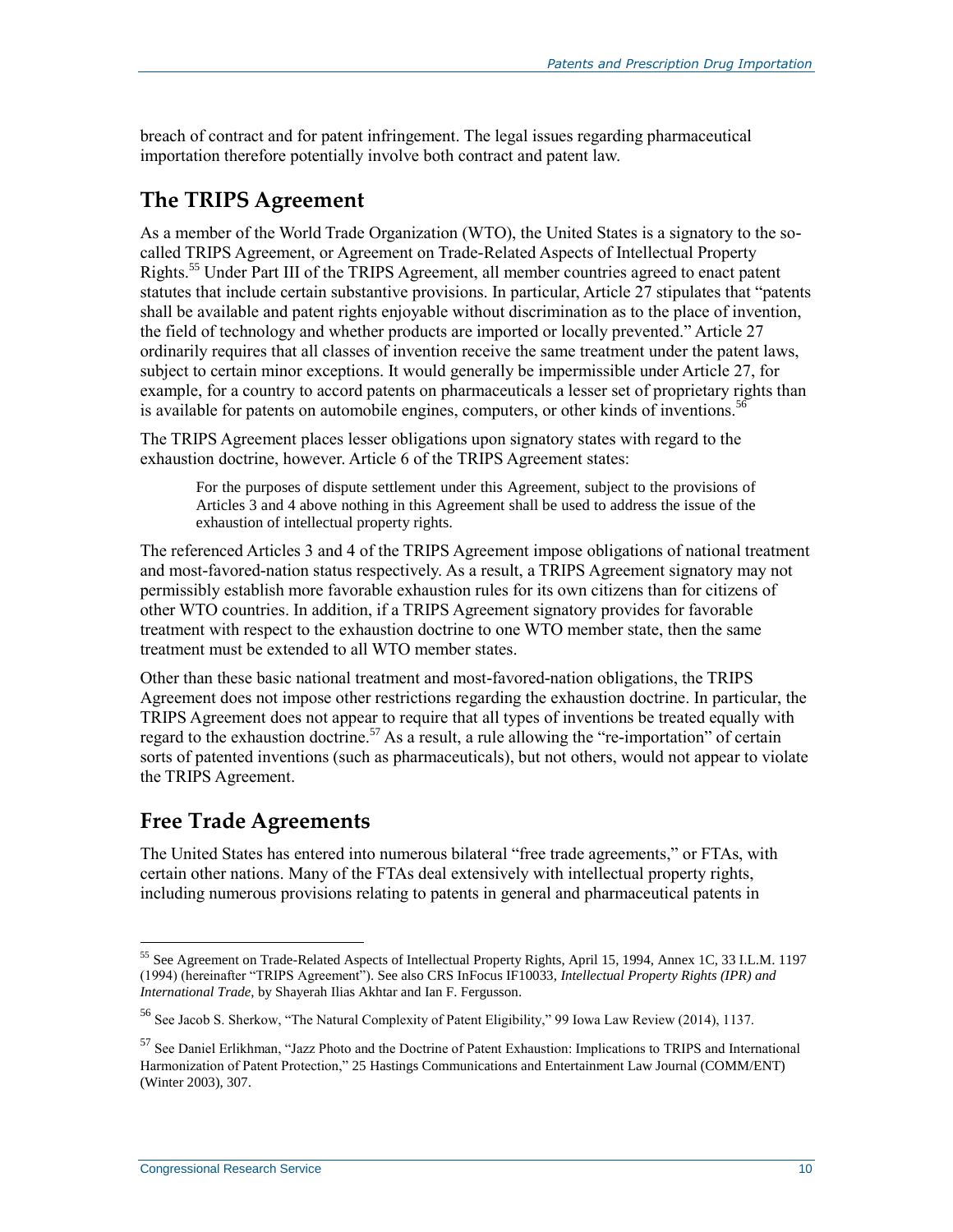particular. Consider, for example, Article 15.9, paragraph 4 of the United States–Morocco FTA, which provides:

Each Party shall provide that the exclusive right of the patent owner to prevent importation of a patented product, or a product that results from a patented process, without the consent of the patent owner shall not be limited by the sale or distribution of that product outside its territory. [Footnote 10: A Party may limit application of this paragraph to cases where the patent owner has placed restrictions on importation by contract or other means.]<sup>58</sup>

Article 17:9, paragraph 4 of the United States–Australia FTA has a similar effect, stipulating:

Each Party shall provide that the exclusive right of the patent owner to prevent importation of a patented product, or a product that results from a patented process, without the consent of the patent owner shall not be limited by the sale or distribution of that product outside its territory, at least where the patentee has placed restrictions on importation by contract or other means.<sup>59</sup>

The United States–Singapore FTA is worded rather differently, but appears to have similar substantive effect as the Moroccan and Australian agreements, at least with respect to pharmaceuticals. As Article 16:7, paragraph 2 of that international agreement provides:

Each Party shall provide a cause of action to prevent or redress the procurement of a patented pharmaceutical product, without the authorization of the patent owner, by a party who knows or has reason to know that such product is or has been distributed in breach of a contract between the right holder and a licensee, regardless of whether such breach occurs in or outside its territory. [Footnote 16–10: A Party may limit such cause of action to cases where the product has been sold or distributed only outside the Party's territory before its procurement inside the Party's territory.] Each Party shall provide that in such a cause of action, notice shall constitute constructive knowledge. $60$ 

Under these agreements, the United States is obliged to allow pharmaceutical patent holders to use their intellectual property rights to block parallel imports, at least where the patentee has placed restrictions upon importation through contract or some other mechanism.

### **Legislative Issues and Alternatives**

Should congressional interest continue in this area, a variety of options are available. If the possibility of an infringement action against unauthorized importers of patented pharmaceuticals is deemed sound, then no action need be taken. Alternatively, Congress could confirm the Federal Circuit's decision in *Lexmark v. Impression Products*, which rejects the doctrine of international exhaustion and confines the patent exhaustion principle to sales that occurred within the United States.

If legislative activity is deemed appropriate, however, another possibility is the introduction of some form of international exhaustion doctrine into U.S. patent law. The TRIPS Agreement does not seem to require that a country adopt the international exhaustion doctrine as an all-or-nothing proposition, applying either to all patented products or to none. As a result, if Congress chose to

 $^{58}$  United States-Morocco Free Trade Agreement, Art.15.9.4, 44 I.L.M. 544 (2005).

<sup>59</sup> United States-Australia Free Trade Agreement, Art.17.9.4, KAV 6422 (2005).

<sup>60</sup> United States-Singapore Free Trade Agreement, Art. 16.7.2, 42 I.L.M. 1026 (2003).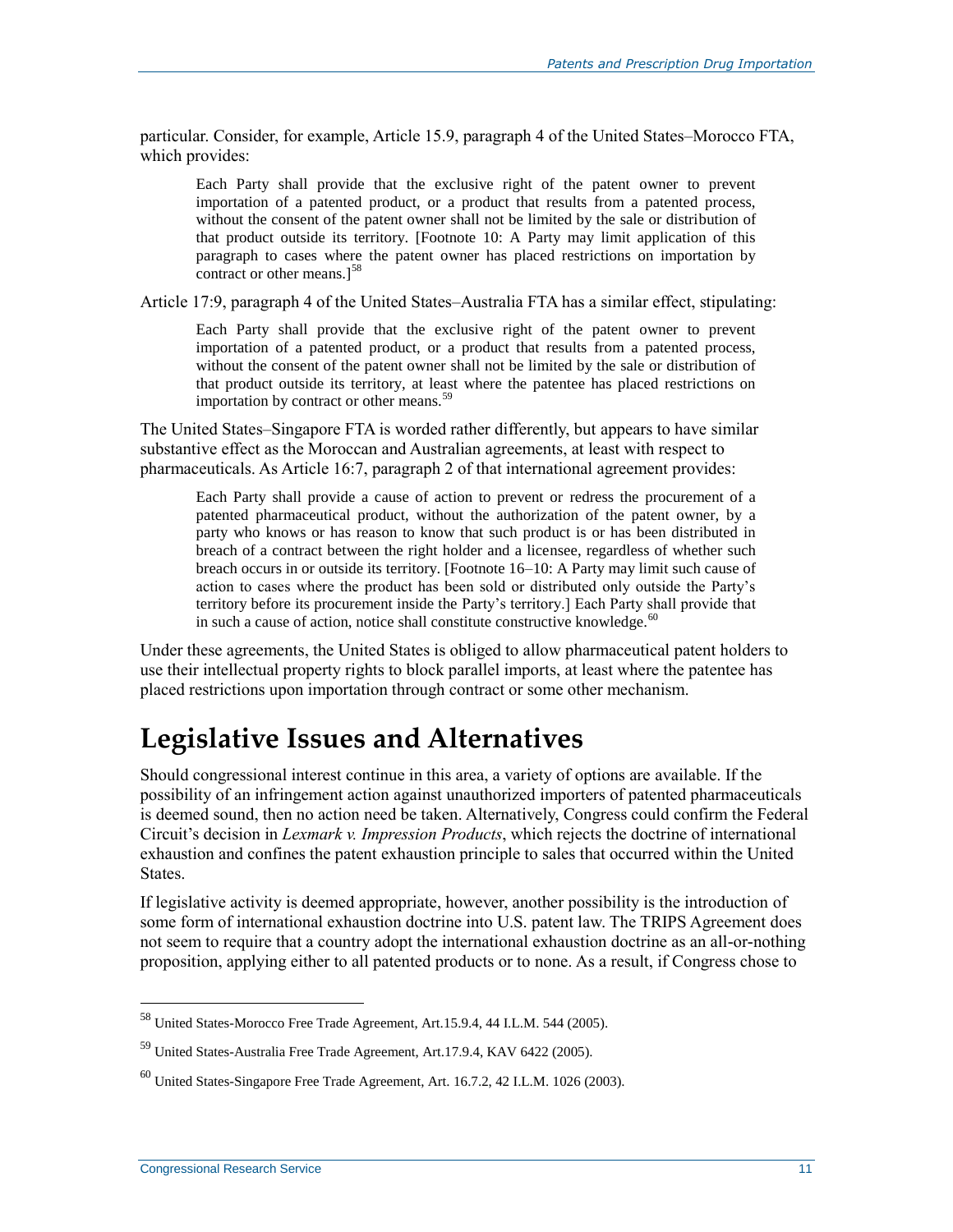limit application of the international exhaustion doctrine to patented pharmaceuticals, or some other specific type of invention, then no ramifications appear to arise with respect to the TRIPS Agreement obligations of the United States.

At least two statutory mechanisms exist for implementing the international exhaustion doctrine into U.S. patent law. One possible approach would be to declare that importation into the United States of goods sold abroad by a patent proprietor or its representative is not a patent infringement. For example, in the 108<sup>th</sup> Congress, the Pharmaceutical Market Access and Drug Safety Act of 2004 (S. 2328), would have taken this approach with respect to patented pharmaceuticals, specifying that

It shall not be an act of infringement to use, offer to sell, or sell within the United States or to import into the United States any patented invention under section 804 of the Federal Food, Drug, and Cosmetic Act that was first sold abroad by or under authority of the owner or licensee of such patent.<sup>61</sup>

S. 2328 further stipulated that this amendment shall not be construed "to affect the ability of a patent owner or licensee to enforce their patent, subject to such amendment.<sup>"62</sup> This language suggests a congressional intention to leave intact other rights established by the Patent Act of 1952. No subsequent bills, including those before the  $114<sup>th</sup>$  Congress, took this approach.

In addition to codifying the international exhaustion doctrine with respect to pharmaceuticals, such an amendment may conversely lead to the implication that the international exhaustion doctrine does not apply to patented inventions other than pharmaceuticals. This provision could potentially fortify the ruling in *Lexmark v. Impression Products* for inventions outside of the pharmaceutical field.

Another statutory mechanism for promoting the importation of patented drugs is to immunize specific individuals from infringement liability. The Patent Act of 1952, as amended, takes this approach in the area of patented medical methods, exempting licensed medical practitioners and certain health care entities from patent infringement in certain circumstances.<sup>63</sup> In the case of drug importation, potential patent infringers include importers, distributors, wholesalers, pharmacies, and individual consumers. Should Congress wish to promote parallel trade in patented pharmaceuticals, an explicit statutory infringement exemption could encourage individuals to engage in drug importation.

In considering these or other legal changes to the patent laws, the possibility of label licenses should be kept in mind. Even if Congress exempted drug importation practices or practitioners from patent infringement liability, firms may still be able to stipulate through the contract law that a drug sold in a foreign jurisdiction is for use exclusively within that jurisdiction. If a purchaser instead imported that medication into the United States, then the seller may have a cause of action for breach of contract. As a result, any legal changes may need to account for the ability of firms to use contractual provisions as something of a substitute for patent protection in the area of prescription drug importation.

Controlling the costs of prescription drug spending, on one hand, and encouraging the development of new drugs, on the other, are both significant policy goals. These aspirations may

 $61$  S. 2328,  $$4(f)(1)(B)$ .

 $62$  S. 2328, \$4(f)(2).

 $63$  35 U.S.C. § 287(c).